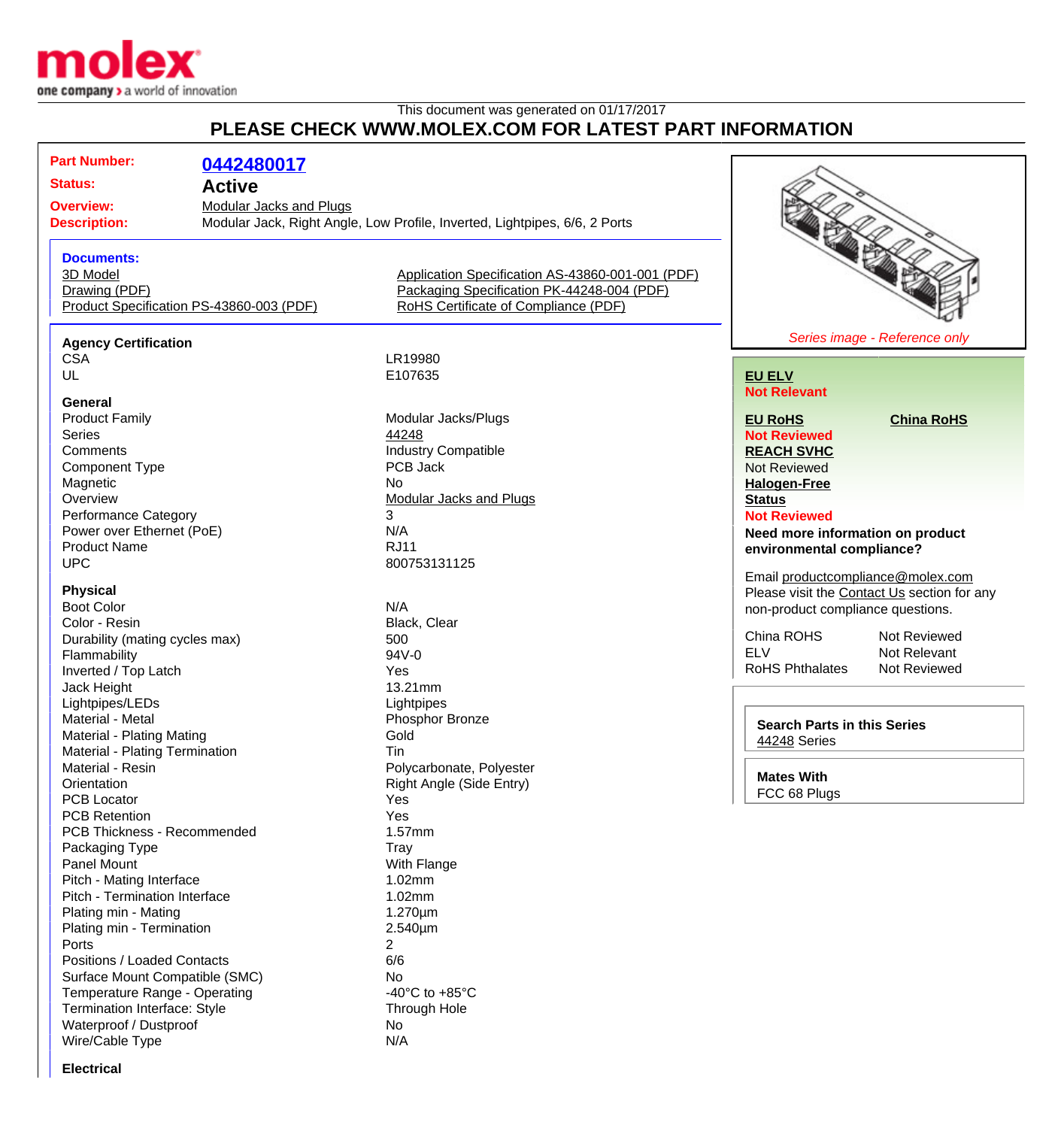| Current - Maximum per Contact<br>Grounding to PCB<br>Shielded<br>Voltage - Maximum | 1.5A<br>No<br>No<br>150V AC (RMS) |
|------------------------------------------------------------------------------------|-----------------------------------|
| <b>Solder Process Data</b>                                                         |                                   |
| Duration at Max. Process Temperature (seconds)                                     | 005                               |
| Lead-freeProcess Capability                                                        | <b>WAVE</b>                       |
| Max. Cycles at Max. Process Temperature                                            | 001                               |
| Process Temperature max. C                                                         | 260                               |
| <b>Material Info</b>                                                               |                                   |
| <b>Reference - Drawing Numbers</b>                                                 |                                   |
| <b>Application Specification</b>                                                   | AS-43860-001-001                  |
| Packaging Specification                                                            | PK-44248-004                      |
| <b>Product Specification</b>                                                       | PS-43860-003                      |

## This document was generated on 01/17/2017 **PLEASE CHECK WWW.MOLEX.COM FOR LATEST PART INFORMATION**